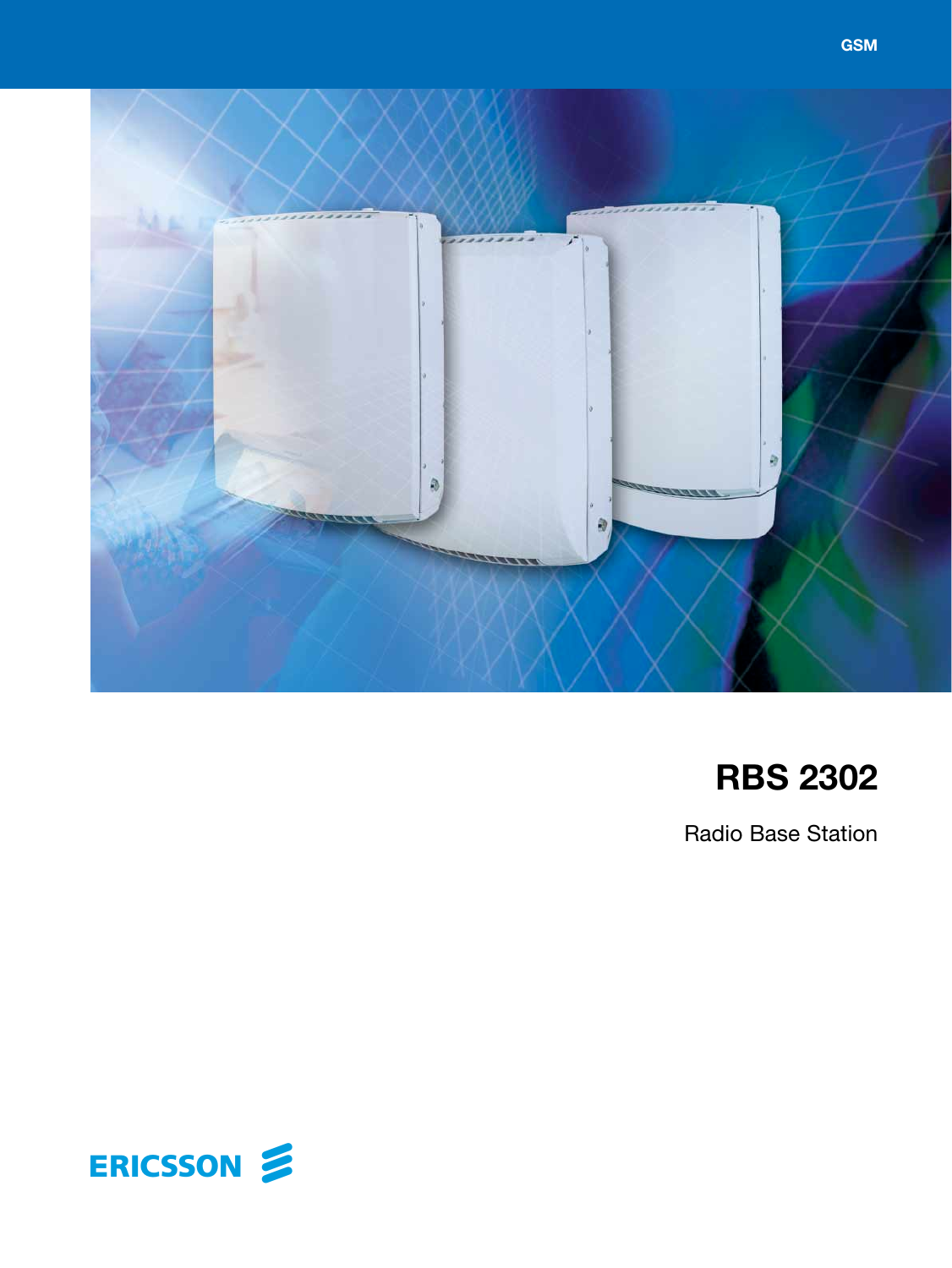# RBS 2302 – The Complete Micro Base Station

*RBS 2302 is the market leading GSM Micro Base Station for both indoor and outdoor microcell applications. RBS 2302 allows for easy site acquisition, cost-effective implementation/- operation and fast revenue generation.*

#### **Satisfies subscribers and increases revenues**

Introducing RBS 2302 into the network increases capacity and improves coverage and quality in densely populated areas. It can be deployed practically anywhere and is equally ideal for permanent microcells, temporary hot spots and dedicated in-building solutions as it is for complete microcell layer deployment. This means not only a possibility to serve more satisfied subscribers, but also a possibility for improved Minutes of Use (MoU) per subscriber as outcomes.

### **Easy site search and acquisition**

RBS 2302's small size, discrete design, totally silent operation and well proven siting flexibility makes site acquisition easy and cost-effective.

RBS 2302 is a small yet complete base station. It includes transceivers, switching functionality, transmission, and battery backup as well as the option of having integrated antennas within the base station. It is landlord friendly with an unobtrusive design and is silent in operation (no noisy cooling fans). It provides practically endless site opportunities as it can be placed both indoors and outdoors – both for capacity and coverage purposes – with minimal civil works required, thereby reducing site cost.

#### **Easy installation and commissioning**

RBS 2302 makes site implementation easy and costeffective thanks to lightweight compact design and the flexibility of the site solutions available for the product.

To ensure maximum efficiency and highest possible quality at installation, all RBS 2302s are SW loaded and pre-tested before delivery. Thanks to its lightweight design and high level of integration, installation and commissioning takes one person less than an hour. It can be mounted on a mast/pole as easily as it can be placed on wall. To reduce transmission cost and/or to provide flexibility, several transmission options are available. A High-bit-rate Digital Subscriber Line (HDSL) modem can be integrated in the RBS 2302 for wire line access or the long haul functionality can be used. Furthermore, the MINI-LINK™ C/-E Micro are optimized for use together with RBS 2302 for rapid microwave transmission connection to the network.

#### **Easy operation and maintenance**

RBS 2302 makes operation easy and cost-effective thanks to market leading reliability, user friendliness and low power consumption.

RBS 2302 is designed for indoor and outdoor operation worldwide. It is convection cooled with no moving parts, is energy efficient and has low need for preventive maintenance. It contains the most advanced software for operation and maintenance available on the base station market today, together with a built-in database where information about installed hardware is stored. A user friendly Man Machine Interface (MMI) is provided. To minimize test-time when RBS 2302 is mounted out of reach, permanent cabling with easy access for the Operation and Maintenance Terminal (OMT) is available. For short-term power failures an internal battery is provided. An optional external battery backup (PBC) with the same aesthetically pleasant design as RBS 2302, providing extended backup times, is also available.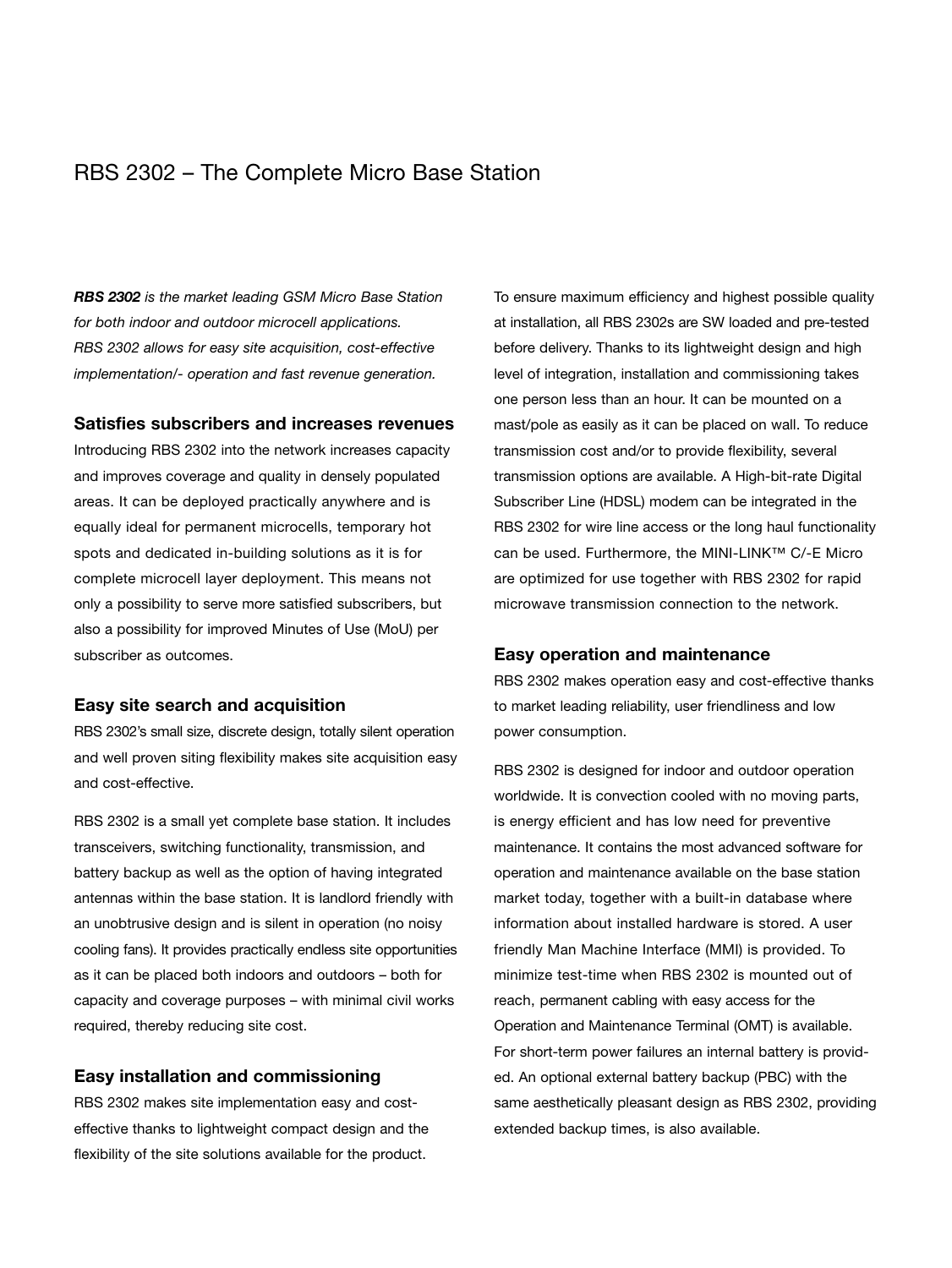## **Easy expansion**

RBS 2302 makes capacity expansion easy and costeffective thanks to instant and flexible scalability.

Expansion to four or six transceivers per microcell with a single Broadcast Control Channel (BCCH) is made simple by adding extra cabinets, which means that more than four times the original transceiver capacity can be achieved. This is particularly useful in tariff-competitive markets as the site cost can be spread over more subscribers with the cost per subscriber dramatically reduced. Moreover, with the built-in multi-drop functionality, up to five RBS 2302s can be connected to a single 2 Mbit/s transmission line for cost efficient operation. RBS 2302 can also be easily used in mixed configurations with Ericsson's forthcoming EDGE Micro Base Station RBS 2308.

## **Key benefits**

RBS 2302 increases access to the network for subscribers and creates additional revenues for the operator by:

- Increasing capacity
- Improving coverage
- Improving quality

RBS 2302 reduces cost and helps create shorter time to revenues for the operator by providing:

- Easy site search & acquisition
- Easy installation & commissioning
- Easy operation & maintenance
- Easy capacity expansion

RBS 2302 is the core part of several flexible site applications from Ericsson:

- Maxite™ for wide area coverage with macrocell output
- SunSite for remote area coverage with solar power
- Street Furniture for urban high capacity with 12 transceivers street cabinet

### **Key features**

- A small, lightweight but complete Micro Base Station
- GSM 900/1800/1900 operation
- Two transceivers per cabinet
- Scalable up to six transceivers per microcell
- Market leading reliability
- No moving parts with totally silent operation
- Low need for preventive maintenance
- Supports up to 8 external alarms
- Low power consumption
- Six different colors of front sunshields
- Indoor and outdoor wall and pole/mast mounting options
- Extended temperature range with fan unit option
- Integrated or external antennas with multicasting box option
- Integrated Channel Service Unit (CSU), Long Haul, and Multi drop with bypass functionality.
- HDSL-modem and MINI-LINK™ C/-E Micro options
- AC and DC operation options
- Integrated and external battery backup options
- Permanent OMT cabling option
- Synthesized and base band frequency hopping
- RX diversity and support for SW Power Boost
- Support for Half Rate, Full Rate, Enhanced Full Rate, Adaptive Multi Rate, 14.4 kbit/s, HSCSD, and GPRS